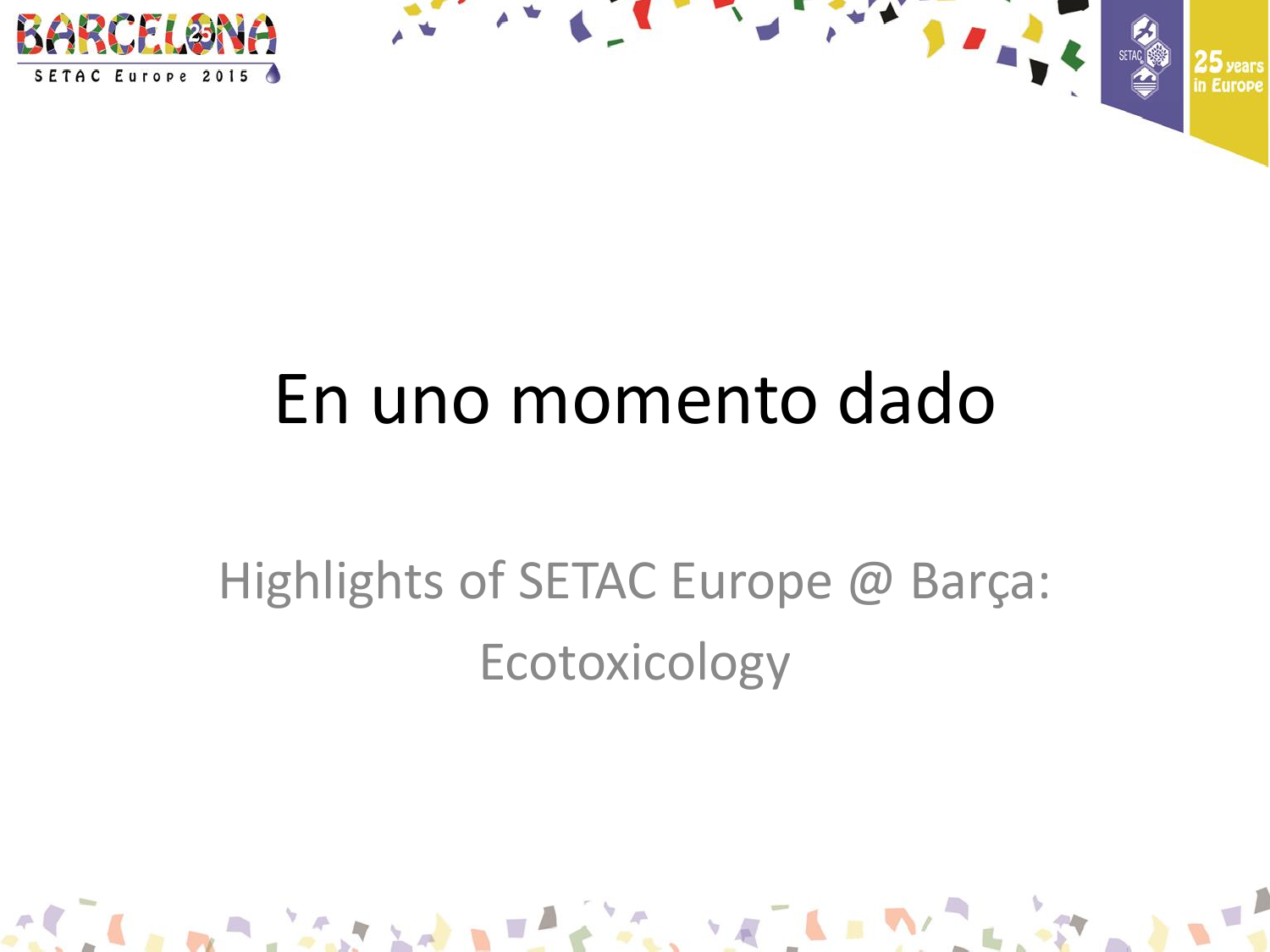

## Barça speak

- You only see it when you get it
- Every advantage has its disadvantage
- Before I make a mistake, I don't make it
- The Catalans cannot beat you but you can loose from them



Johan Cruijff

**Over Cruijff** en leiderschap Pieter Winsemius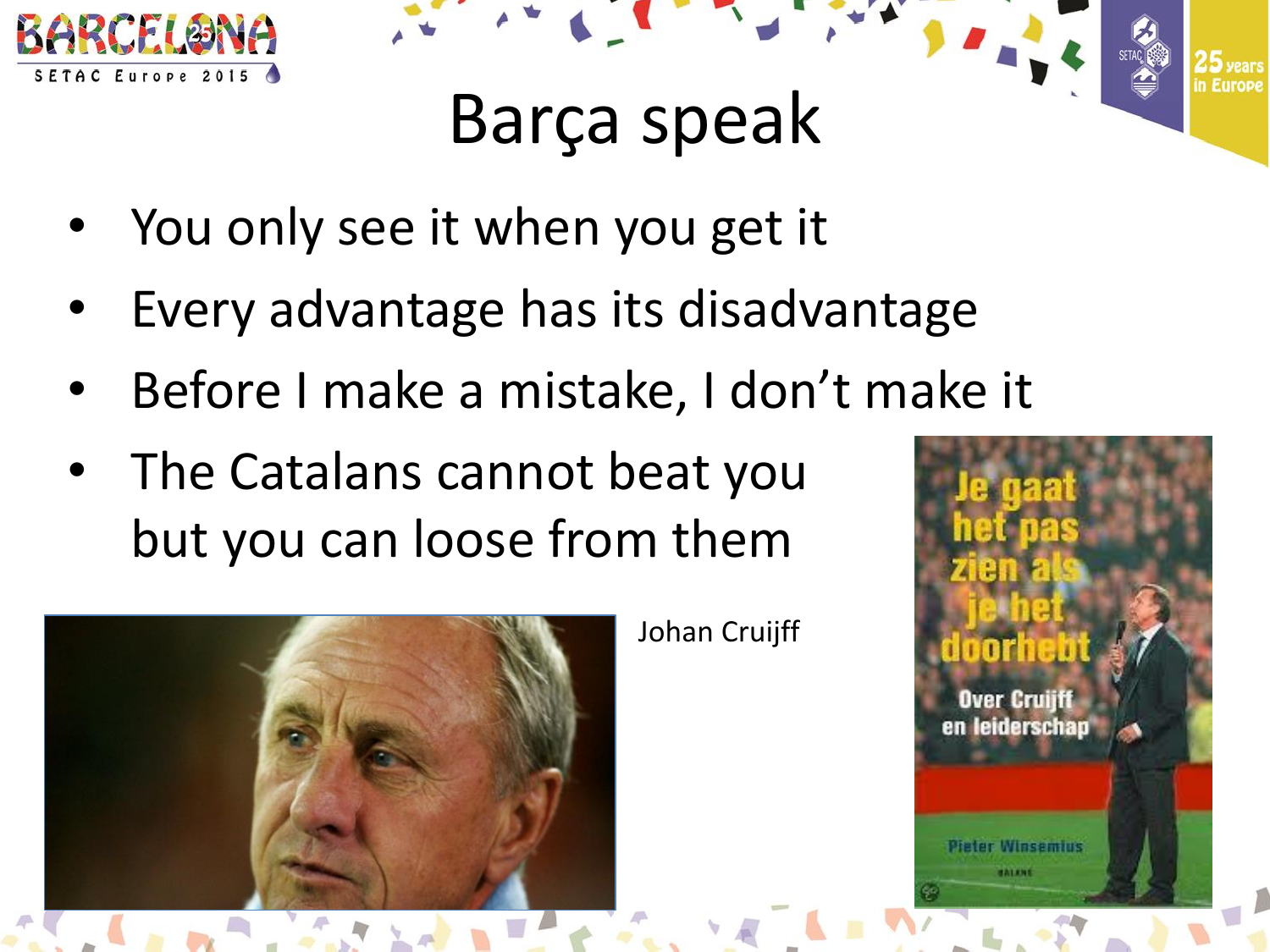



## A cruijffian approach to identifying highlights

- If you cannot get into the room, there's a lot going on
	- **Microplastics**
	- Metals models and mixtures
	- Omics and evolutionary responses
	- Invertebrate vertebrate comparisons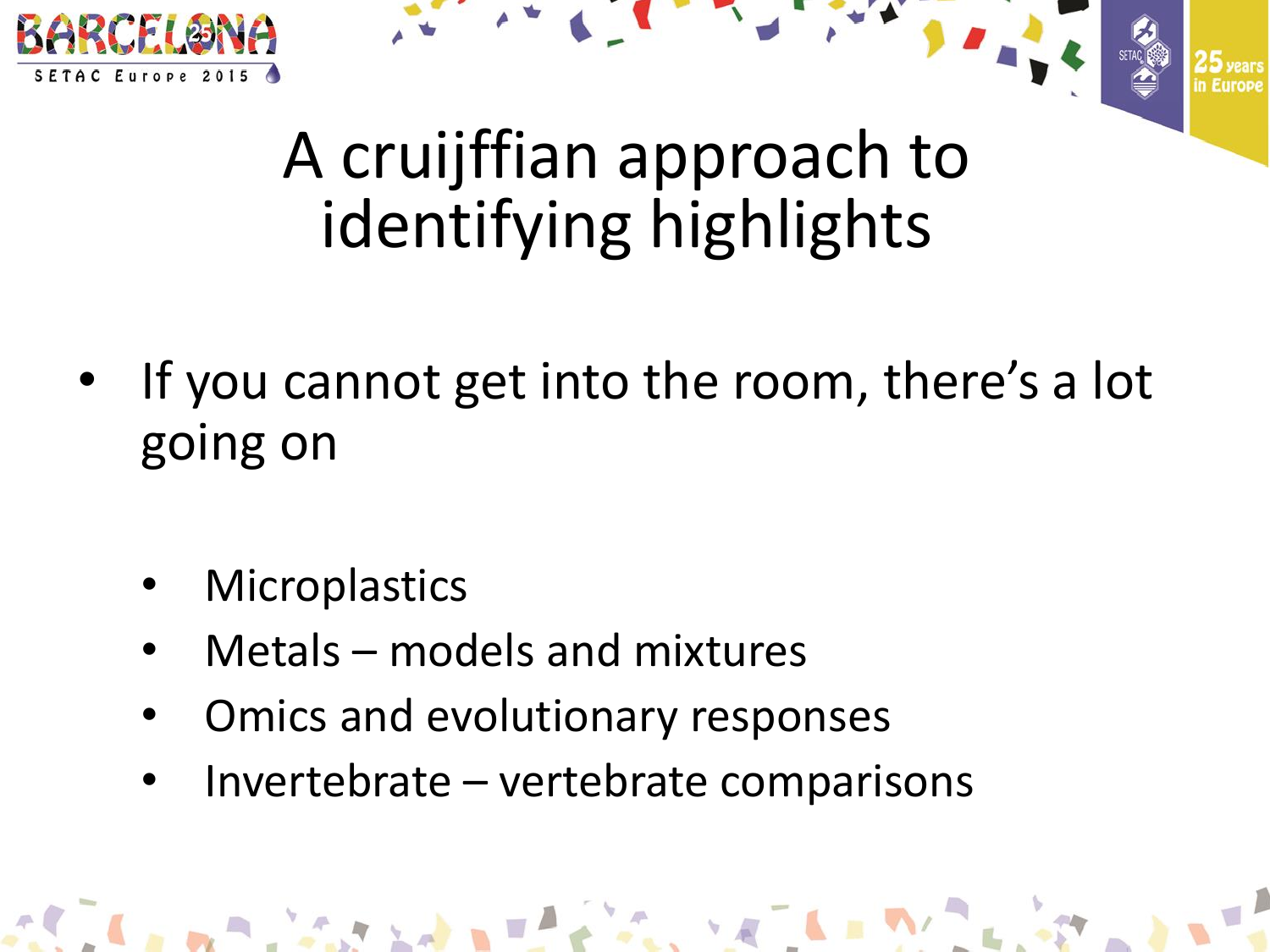

## Microplastics

- Microplastics in the ocean not only from river discharge, also from atmospheric fall-out
- Size-selective uptake of microplastics in benthic invertebrates



• The field of microplastics is maturing – more effect studies with environmentally relevant exposures are needed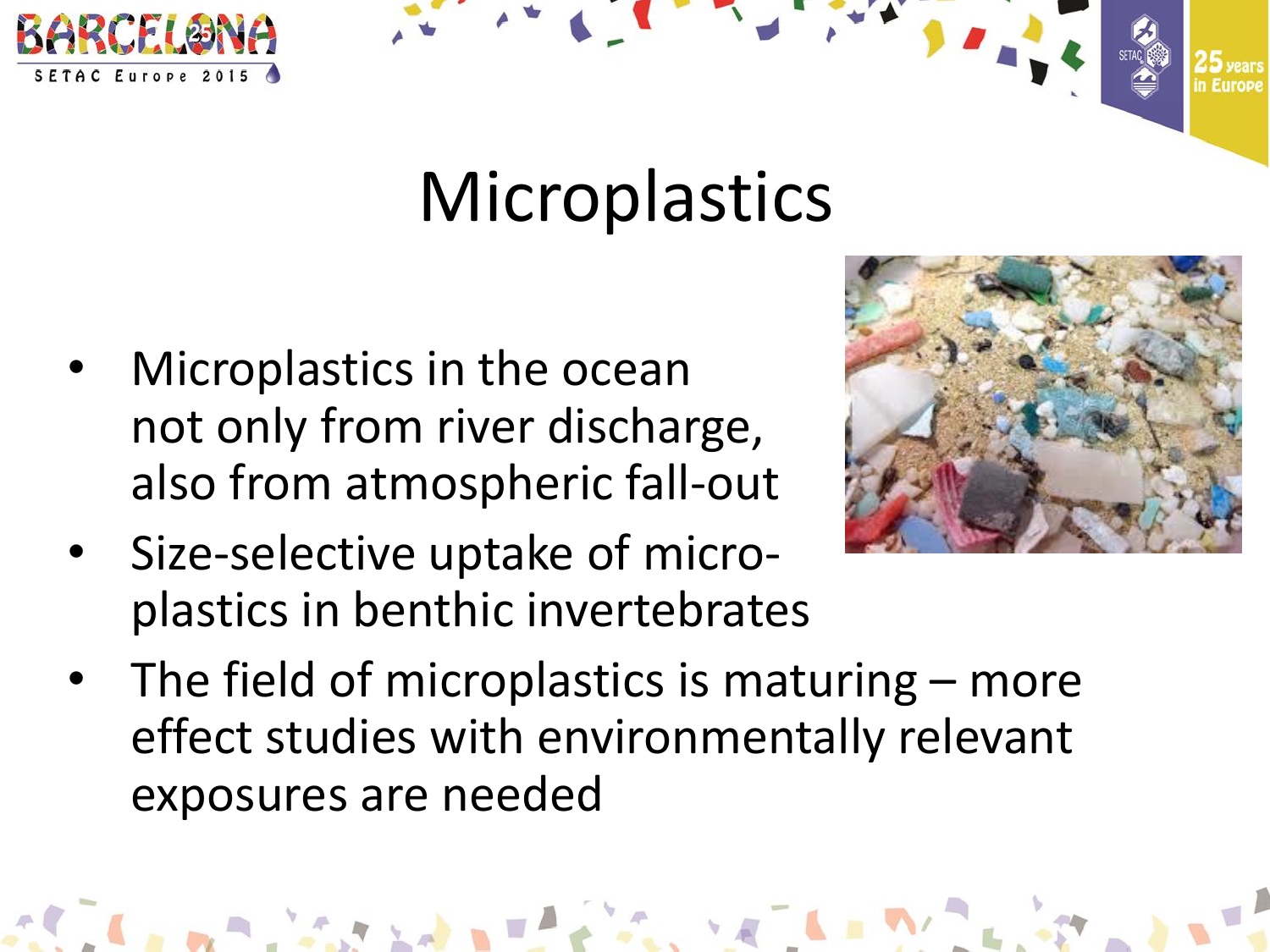

# Metals – models and mixtures

- Increased understanding of metal bioavailability
- Comprehensive modelling of speciation, uptake kinetics and dynamics
- Mixtures additive at low concentrations

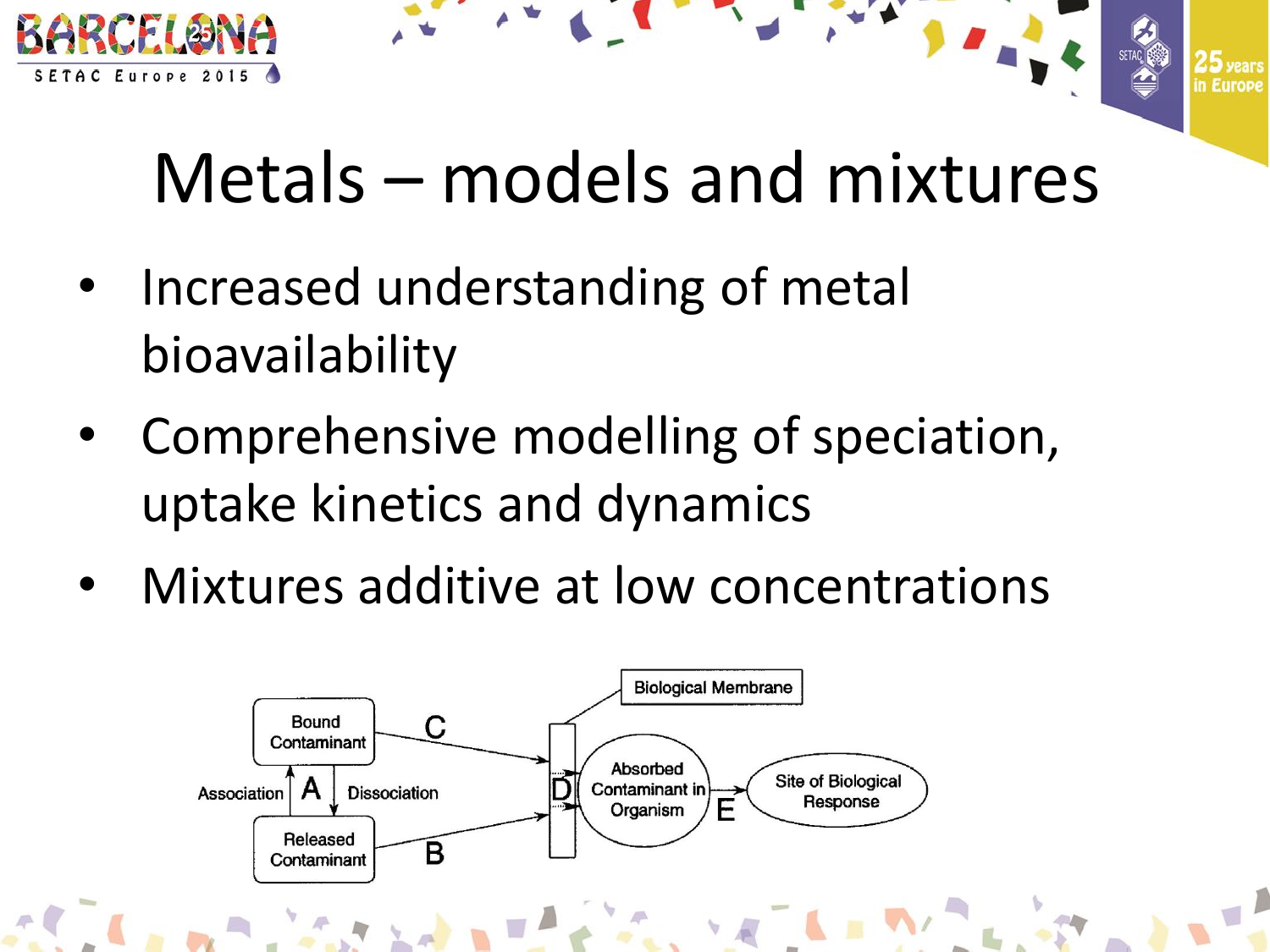



• High-throughput biology is there to serve risk assessment



- A European initiative to co-ordinate omics advances to risk assessment
- Gene copy number variation contributes to adaptive responses, also in parthenogenetic ('clonal") lineages of *Daphnia*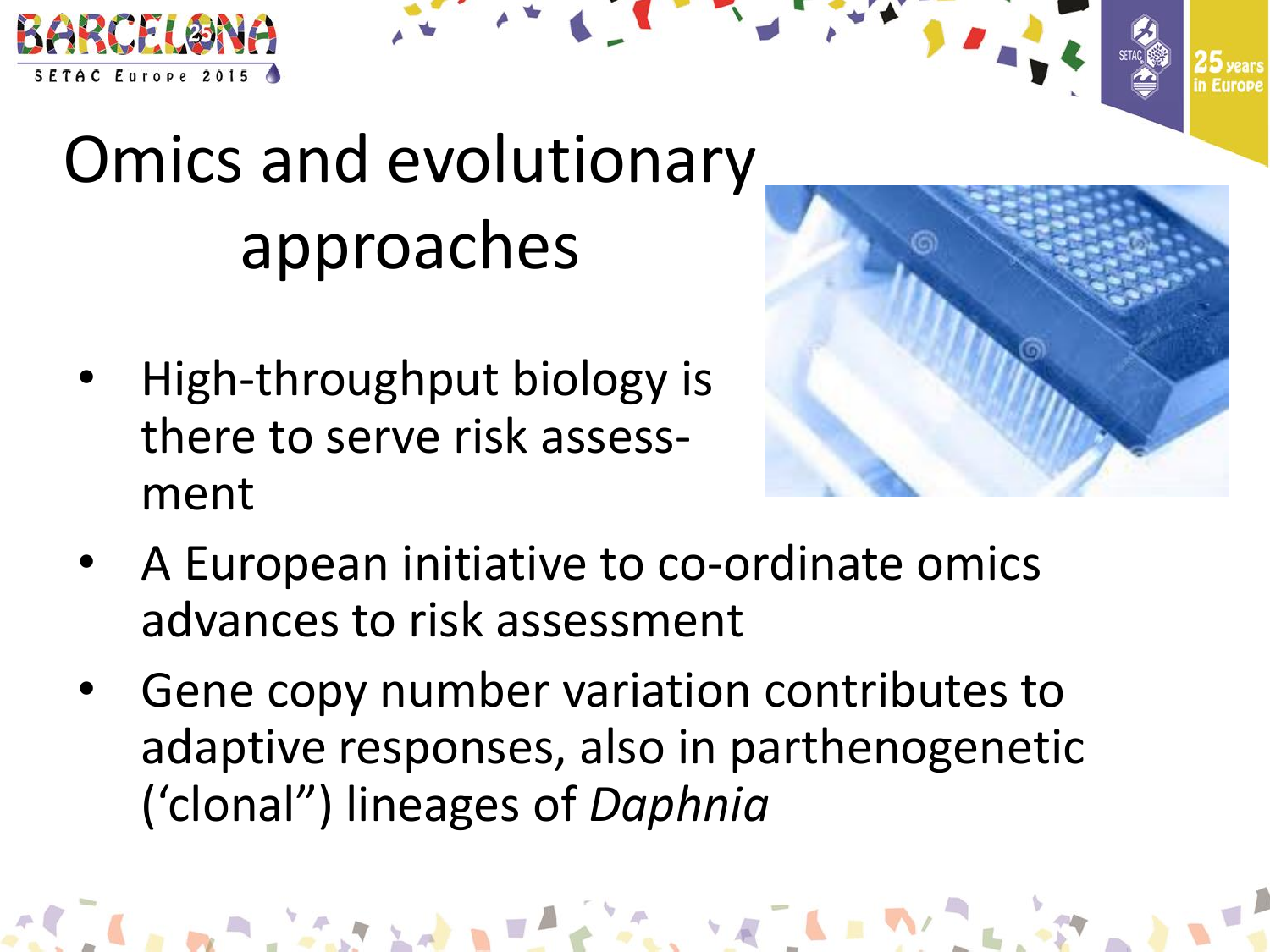

### Invertebrate and vertebrate models

- Zebrafish: top model for developmental toxicology, but need to expand to other fish models
- Comparative (functional) genomics to identify commonalities in toxicant responses
- Disruption of lipid homeostasis: from *Daphnia* to mammals





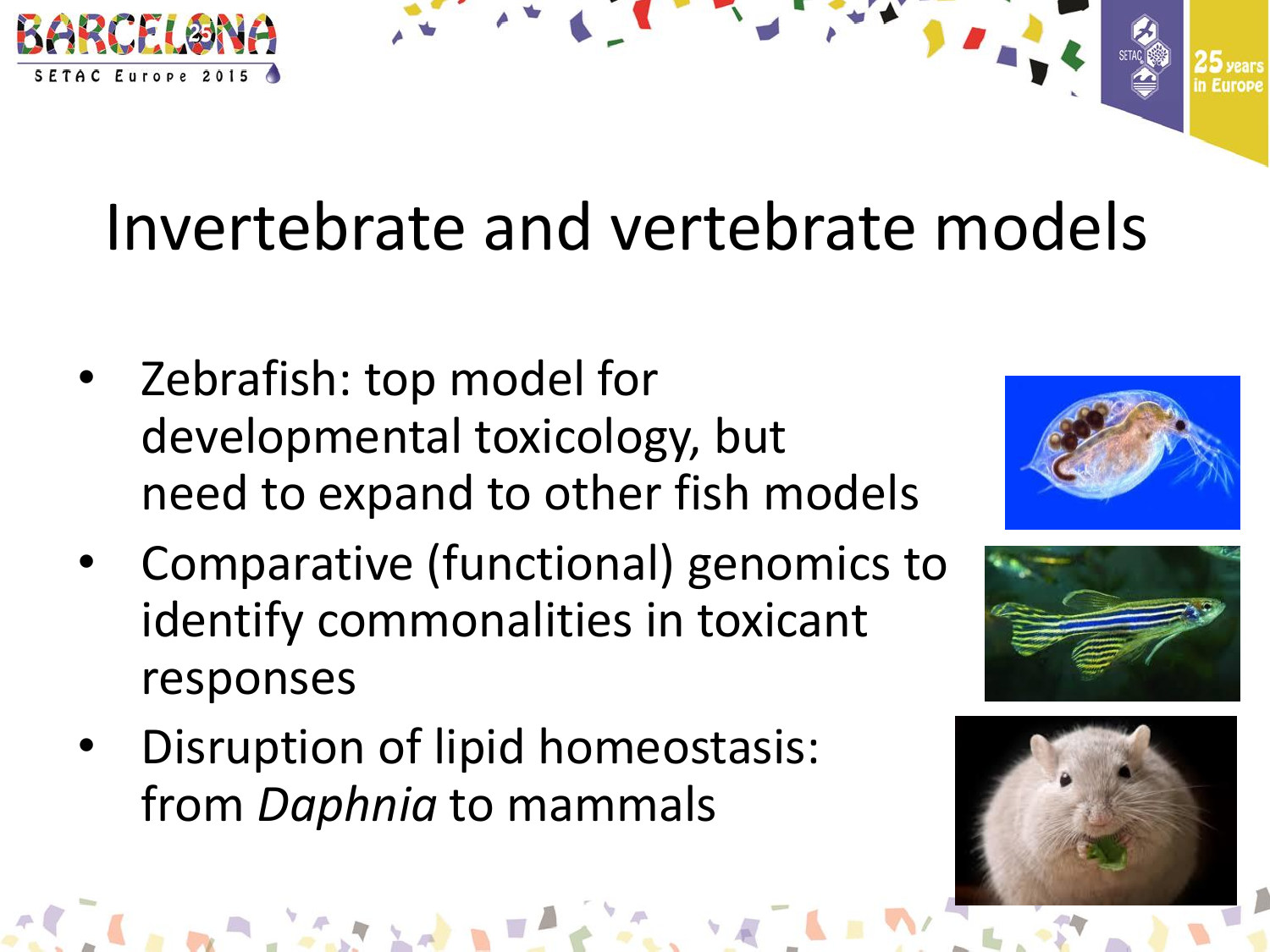

# What I felt missing

The contract of the contract of the contract of

- Toxicants produced by genetically modified plants – and interactions
- Bio-based chemical synthesis and risk assessment – 'green' chemicals

ALC: A PARTICULAR AND INCOME.

• Animal-microbe interactions – disturbance of a co-adapted complexes

 $\mathcal{L}_{\mathbf{c},\mathbf{c}} \times \mathbb{R} \longrightarrow \mathbb{R}$